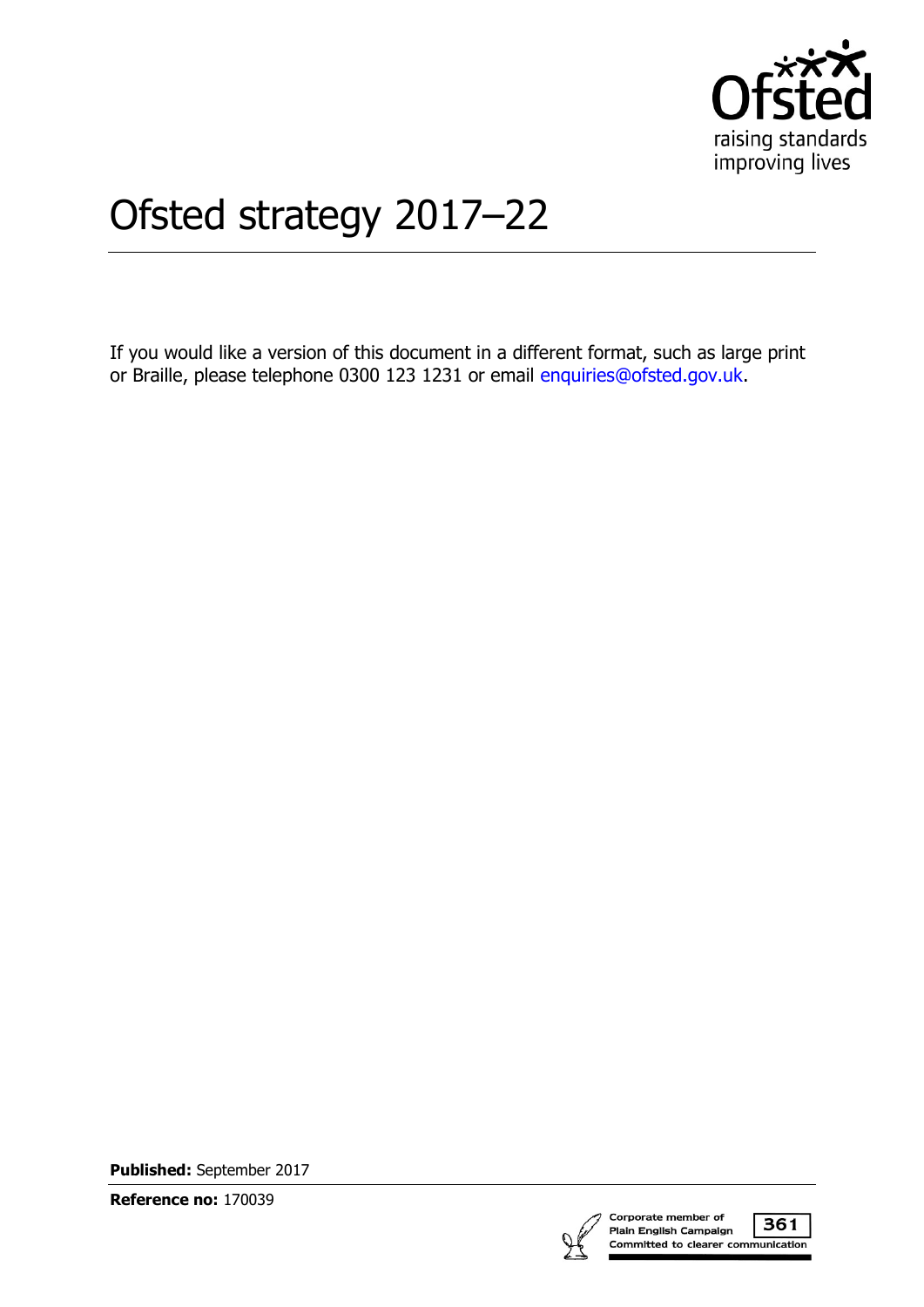

# **Contents**

| Introduction<br><b>Evolution and improvement</b> | 3 |
|--------------------------------------------------|---|
|                                                  | 3 |
| 2017 strategy                                    | 5 |
| A force for improvement                          | 5 |
| How we achieve this                              | 6 |
| Underpinning values                              |   |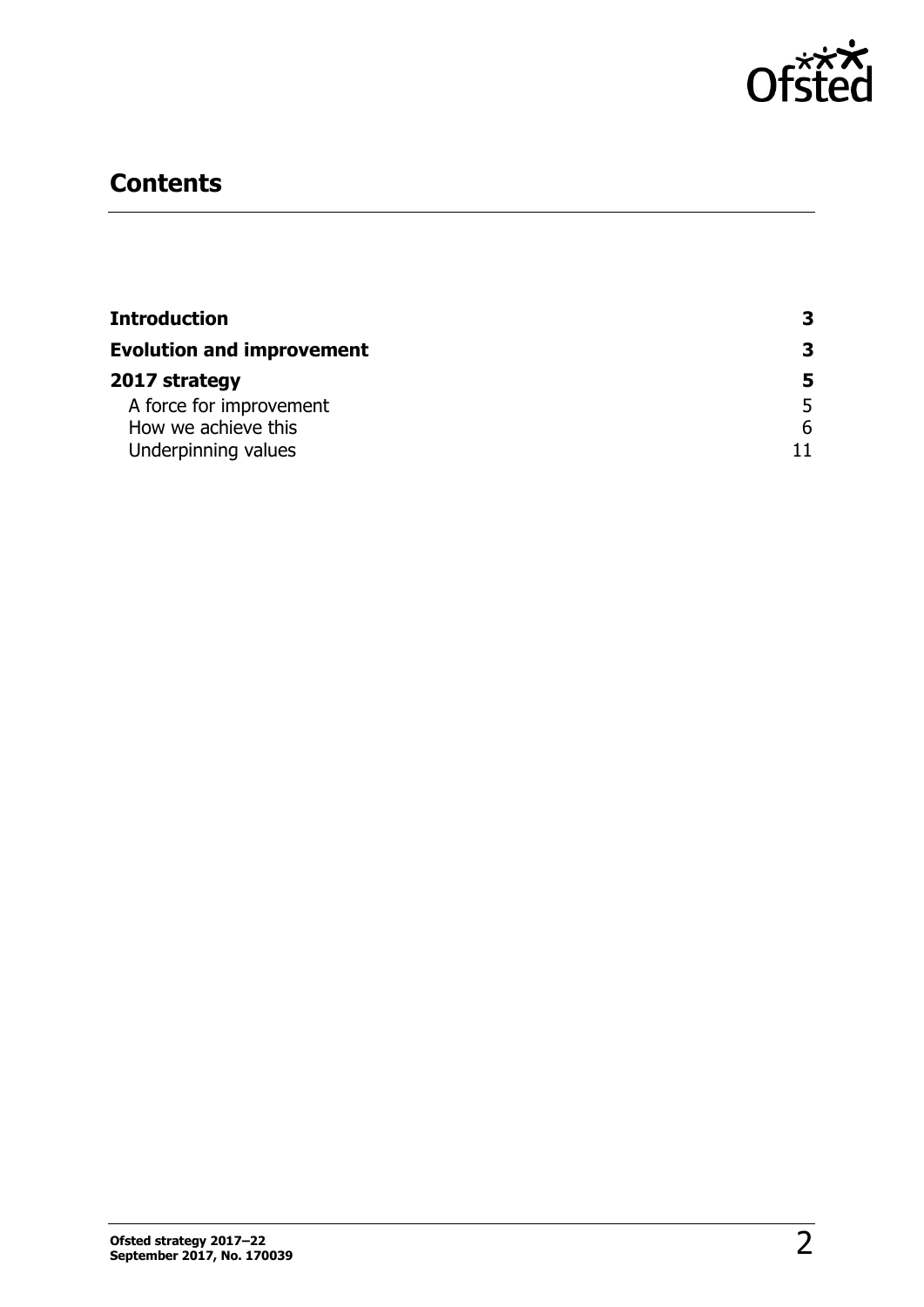

# <span id="page-2-0"></span>**Introduction**

From childminders to prisons, schools to children's homes, there are thousands of organisations providing education, training and care services in England. Ofsted's role is to make sure that these institutions deliver for children and learners, creating the conditions that allow the next generation to realise its full potential.

Ofsted carries out that role through independent inspection and regulation. Inspection provides an independent assessment of the quality of provision. Regulation determines whether providers are fit to provide services, and we take enforcement action against those that are not.

In the 25 years since it was established, Ofsted's model is one that has been adopted as a blue print for public service inspection and regulation, both domestically and abroad. Our work has exposed areas of chronic underperformance, spurred improvement and acted as a trigger for government action. The impact of our findings goes well beyond the individual institutions we inspect, providing evidence from which others can learn and leading to changes in policy and practice in areas as diverse as extremism, care provision and early reading.

Our reporting in education also allows parents to make informed decisions about where to educate their children. Across education, training and care, we enable the public to hold responsible bodies accountable for local service provision. Ofsted has become a trusted public brand, providing valuable information about quality and giving assurance that children will be kept safe.

Most fundamentally, Ofsted exists to act as an advocate for children, young people and adult learners. That is why, in recent years, we have chosen to highlight the outcomes for those young people most at risk of being left behind, including children in care, children from disadvantaged backgrounds and children with special educational needs. Ofsted should act as their champion, ensuring that they receive the standard of education and care to which they are entitled.

## <span id="page-2-1"></span>**Evolution and improvement**

Regulators exist to improve the quality of services. Done badly, regulation can encourage a tick box or compliance culture, stifling innovation, increasing workload and detracting from the delivery of a quality service. All regulators should challenge themselves to ensure that their activities are, on balance, adding value for the public.

In Ofsted's case, that means that our desire to hold providers to account for the quality of their provision through rigorous inspection should be matched by an awareness of the unintended consequences, in particular workload burdens for professionals and the stress that inspection can cause. To that end, the 2015 common inspection framework for all stages of education and skills and the soon to be introduced inspections of local authority children's services (ILACS) significantly reduce the burden caused by previous inspection frameworks.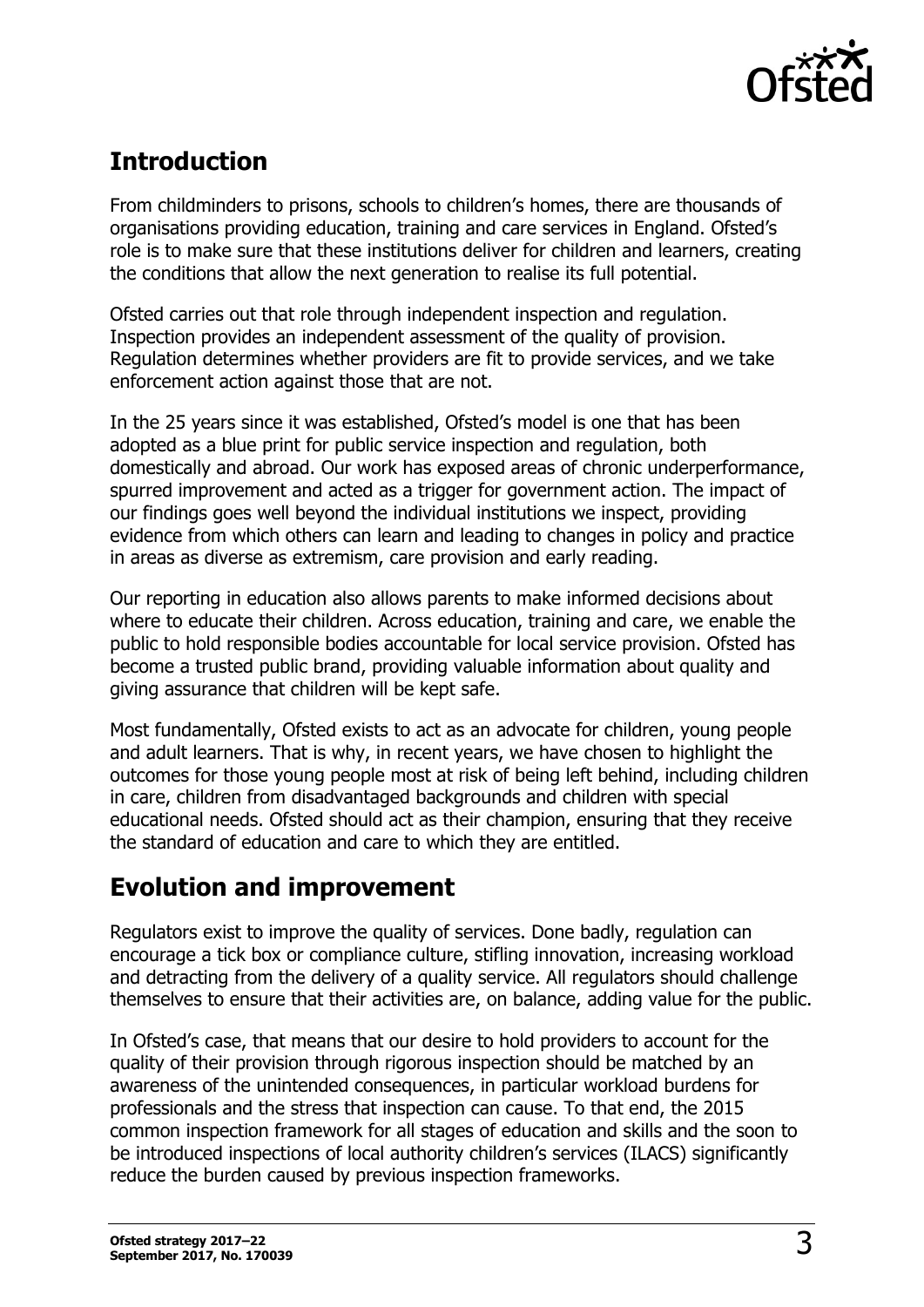

It is unlikely, and perhaps undesirable, that any regulator be loved by the sectors it regulates, but its judgements and decisions need to be credible and respected. That is why Ofsted is an outward-facing organisation and puts real effort into mythbusting and stakeholder engagement. We have also increased the number of people who are current headteachers or leaders on our inspection teams, supporting our commitment to make sure that what we do is informed by current provider experience.

Inspection and regulation also face the challenge of keeping pace with a changing policy landscape. Ofsted has so far proven itself to be nimble in adapting to change. We have taken seriously the requirements of the 2006 Education and Inspections Act, which we use efficiently and effectively. In recent years, we have moved to a leaner inspection model that allows us to do more inspections at lower cost to the tax payer. We have adopted a regional model, headed by a team of regional directors.

All are experienced former practitioners. This has allowed us to build a deep, professional dialogue at the local level, to share intelligence and to focus more sharply on areas of underperformance. We have also brought the inspection of schools, further education and early years providers back in house, giving us better control of the quality of our inspections, especially through inspector training.

In recent years, the pace of change in education, skills and care has been dramatic. The growth of multi-academy trusts, the creation of children's services trusts, the expansion in government-funded childcare and the introduction of the apprenticeship levy are just a few examples. This pace of change is unlikely to slow. New demands and challenges, such as the impact of Brexit on the skills sector, are continuing to emerge. If Ofsted is to function effectively as a regulator, we must continue to ensure that our regulatory and inspection frameworks keep pace.

A further tension exists in our work between the number and variety of audiences we serve. Informing parents is one purpose of our inspection reports. However, we also exist to provide performance information for government and responsible bodies to use in deciding whether and what intervention might be necessary, and to give feedback directly to providers about where they can improve. This tension requires Ofsted to make careful choices about where, when and how to inspect and how to report on our findings.

For all of these reasons, we have thoroughly reviewed Ofsted's strategic priorities, taking account of emerging evidence, recognising sector changes and building on previous work to reduce inspection burdens.

This new strategy is built on the principle that our inspection and regulatory activity should lead to improved outcomes for children, young people and learners. Inspection and regulation must be more than the sum of its parts.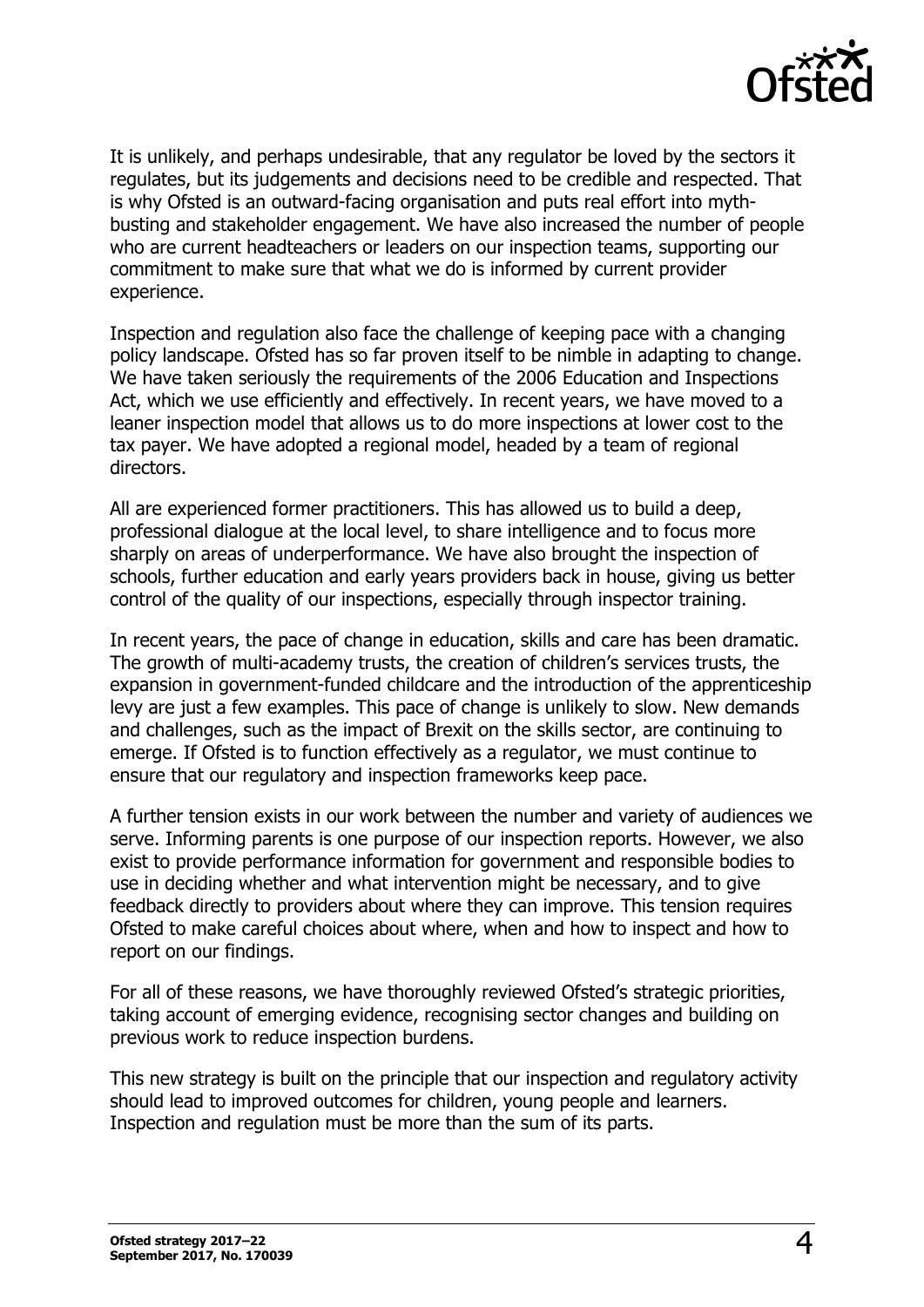

Ofsted's mantra since 2007 has been 'Raising standards, improving lives'. That mission remains just as central 10 years later. Our strategy builds on our work towards achieving those twin goals.

## <span id="page-4-0"></span>**2017 strategy**

To direct the next phase of 'Raising standards, improving lives', we have developed a new strategic guiding principle: that Ofsted exists to be:

> 'A force for improvement through intelligent, responsible and focused inspection and regulation.'

The principle will be underpinned by three core values:

- Children and students first
- **Independence**
- Accountability and transparency

## <span id="page-4-1"></span>**A force for improvement**

This first part of our guiding principle affirms our role as a force for improvement: a force that leads to better outcomes for children and young people.

We have deliberately chosen 'a force' to recognise that Ofsted is just one of many actors in education, training and care. Ofsted is not, nor seeks to be, an 'improvement agency'. We believe that direct improvement work is best done by teachers, leaders, social workers and others who work on the ground.

However, inspection is not a generic activity: the purposes of inspection should determine the types of inspection we use, the frequency of inspections, how judgements are decided and the shape of our reports. It is our considered view, underpinned by legislation in the Education and Inspections Act 2006, that the primary purpose of Ofsted inspections should be to lead to improvement.

'Through…inspection' means coming to judgements of performance. Our judgements focus on key strengths, from which other providers can learn intelligently, and areas of weakness, from which providers should improve their performance. Ofsted inspections act as a trigger to others to take action. That action can be responsible bodies taking action to improve practice in a local authority or nursery, parents and older students being able to vote with their feet, or government being able to take action to support or, in the cases of inadequacy, convert or rebroker a failing school. Ofsted can choose when and how often to inspect. Through this timing, Ofsted should catch providers before they fall, making the improvement easier and quicker.

'Through…regulation' means ensuring that providers meet minimum standards and in particular provide a safe environment for children. Those that do not are either given notice to improve or, if they fail to do so, will be closed, by Ofsted directly or, in the case of independent schools, the Department for Education.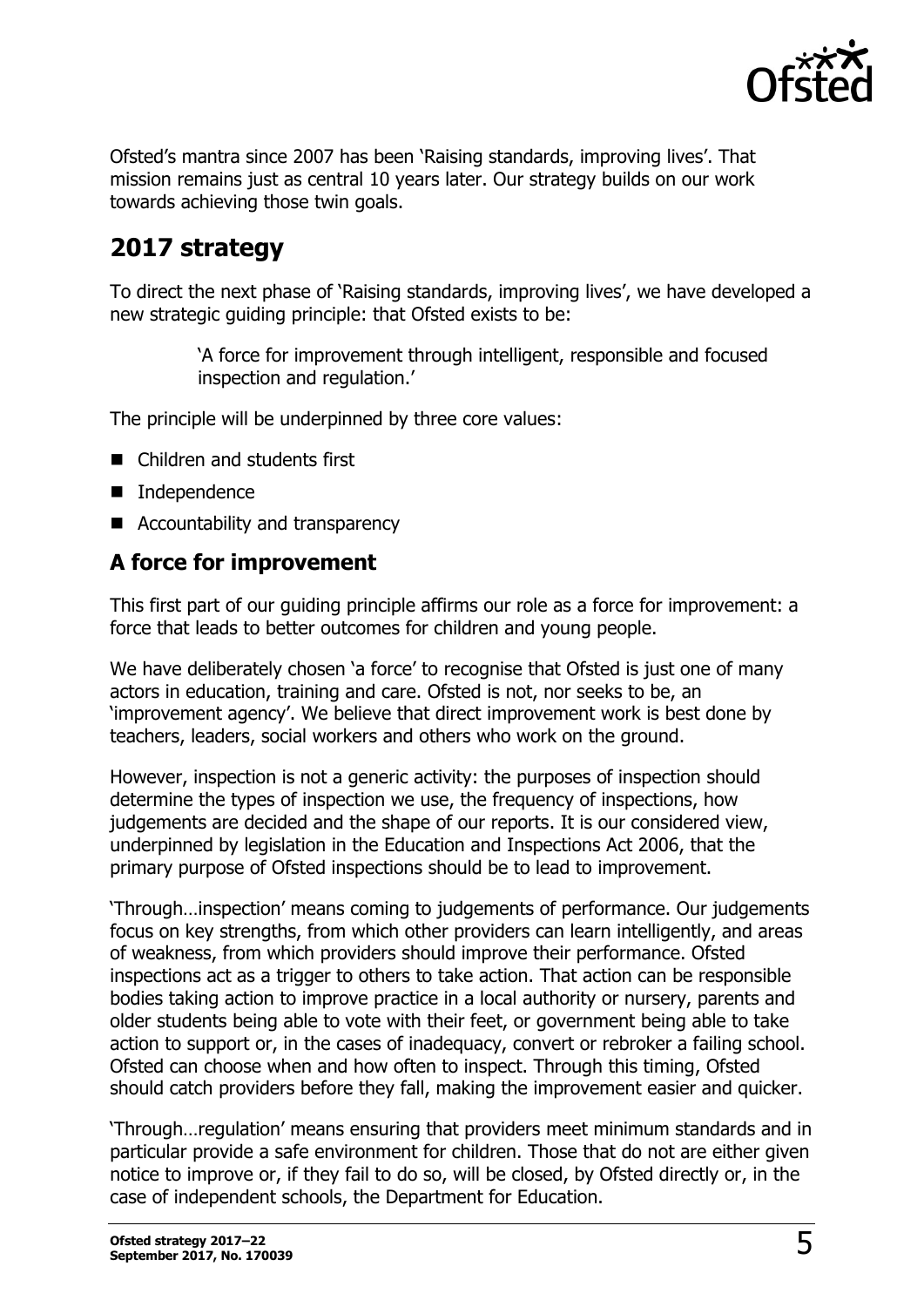

However, our role as a force for improvement extends beyond day-to-day inspection and regulation of individual institutions. Just as important is Ofsted's role in systemwide improvement, both through helping to create the conditions that enable social mobility and allow young people to reach their potential and also in reducing regulatory burdens across the system.

As Her Majesty's Chief Inspector (HMCI) has said, we are the only organisation with a bird's eye view of education, training and care provision. Through our work, we look at the full range and breadth of young people's experiences, giving us a firsthand, unvarnished view about what works and what doesn't improve outcomes. Central to Ofsted's role will be greater aggregation of these insights to inform the national policy debate and local provider practice.

### <span id="page-5-0"></span>**How we achieve this**

The second half of Ofsted's guiding principle specifies the ways in which we will act as that force for improvement: through 'Intelligent', 'Focused' and 'Responsible' inspection and regulation. Under each of these themes will sit a series of priority work streams.

#### **Intelligent**

**Intelligent** inspection and regulation reflect our determination that our work should be evidence-led and that our evaluation tools and frameworks should be as precise, valid and reliable as possible. Ofsted can only act as an effective force for improvement if we know what works to improve outcomes for children and young people and can evaluate it sufficiently well.

Inspection is by its nature 'an art done scientifically'. A move towards more intelligent inspection is not an attempt to remove the human element of inspection. The area where we most add diagnostic value is through the expertise and experience of our inspectors. If Ofsted were simply to replicate existing accountability data, it would be fair to question our value for money. Instead, while data will always be an important starting point, our inspections should look beyond published data, explore how results have been achieved and in some cases act as a counterbalance to any unintended incentives in the broader accountability system. Under the heading of 'intelligent inspection and regulation' there are four priority work streams:

**a. Valid measures**: Our inspections must provide a fair measure of the quality of education, training and care. Judgements about that quality should be generalisable beyond the time of inspection; that is to say they should reflect the overall quality of a provider and its capacity to continue to improve. As a regulator, our responsibility is to ensure not only that we are measuring the right things, but that, in totality, these measures add up to a meaningful overall judgement. As we work towards developing our 2019 education common inspection framework, we will assess and improve the validity of our inspections. Human judgement will always be to some degree imperfect.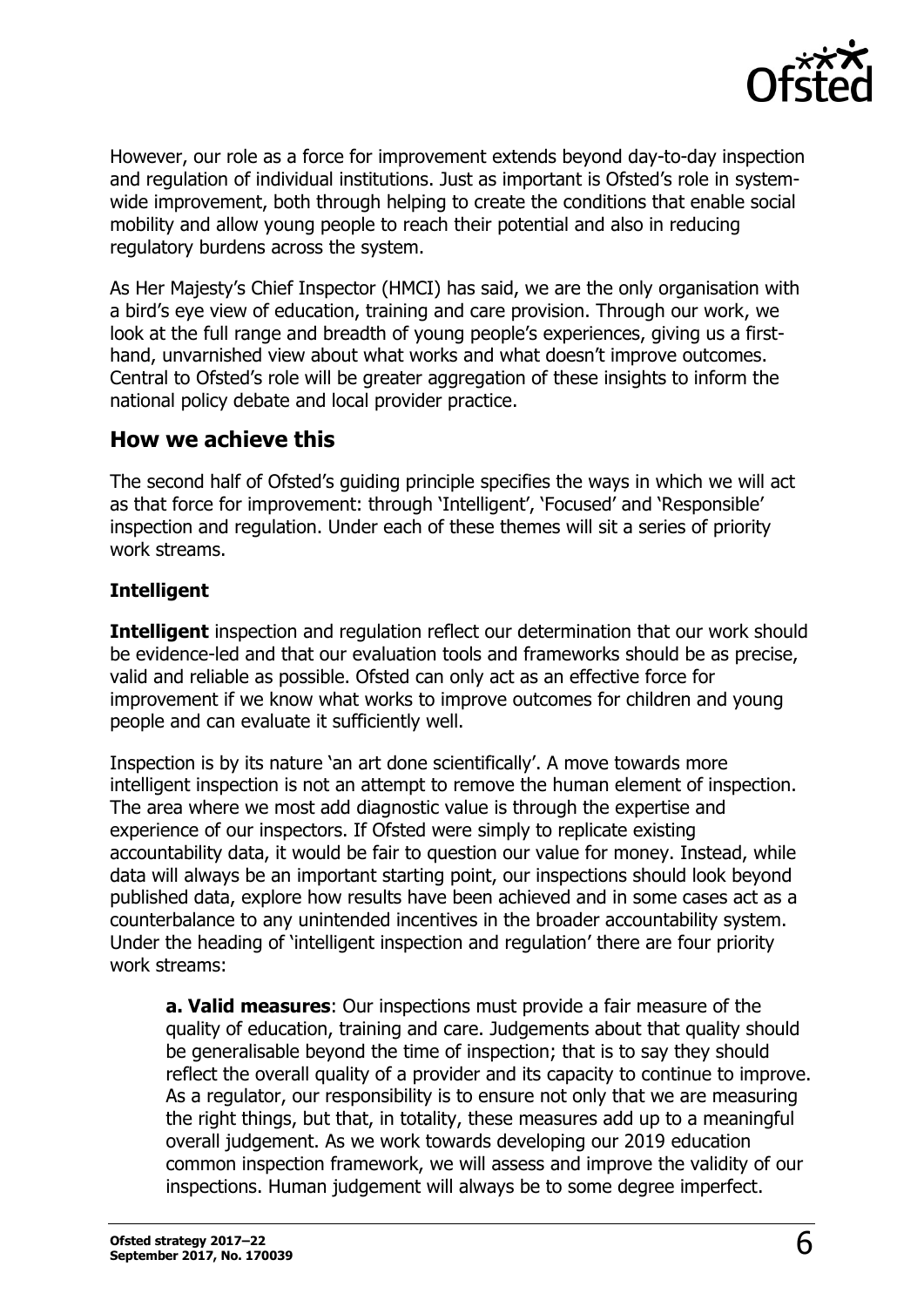

However, in line with the pan-civil service drive, we will work to reduce unconscious bias in inspection judgements, particularly as it affects providers in disadvantaged areas. We will also take the same approach to our risk assessment process, working with data science experts in order to make sure we are targeting providers most at risk of failure. This will also help us in deciding when and how to inspect through the ILACS framework.

**b. A skilled workforce**: Ofsted's workforce brings significant expertise, from our team of Her Majesty's Inspectors (HMI), regulatory inspectors (RIs) and Ofsted Inspectors (OIs), who are mainly drawn from good or outstanding providers Nonetheless, as we develop the strategy, it is right that we consider the balance and skills of our workforce. As part of this, we will review and aim to slim down our reporting process so that HMI and RIs have more opportunities to use their professional experience in providing challenge and support rather than writing lengthy reports. All the evidence shows that people perform best when they can be themselves. Ofsted will continue to create an environment that recognises the diversity of our workforce as one of our greatest strengths. We will also ensure that our inspectors have access to the latest research and thinking, and that our serving practitioners have more opportunities to take learning from inspection back into their own organisations.

**c. Informative grading**: Alongside measuring the right areas, we must ensure that our grading system encourages improvement and does not create undesirable incentives. We will work with the Department for Education to conduct research into the impact of the inspection grading structure. We will give greater prominence to underlying judgements and look to how they are used by different audiences for different purposes. Replacing the 'satisfactory' grade with 'requires improvement' sent out the deliberate signal that only good is good enough. However, more work now needs to be done to understand the impact of this change and that message.

**d. Aggregation of insights**: Ofsted does not, and should not, have preferred styles of teaching or care provision. We will, however, comment on the practice we see in the system and the outcomes that that practice is leading to. We will publish more aggregation of the insights from inspections, identify negative trends before bad practice becomes embedded and show what good providers are doing to lead to positive outcomes for young people. Again, we will make clear that there is no single way to achieve excellence. We will create more opportunities for highlighting local and regional insights alongside national trends. All our conclusions will be based on evidence, not personal or organisational prejudice. To that end, we will create better avenues for Ofsted to absorb expertise from think tanks, academics and other stakeholders.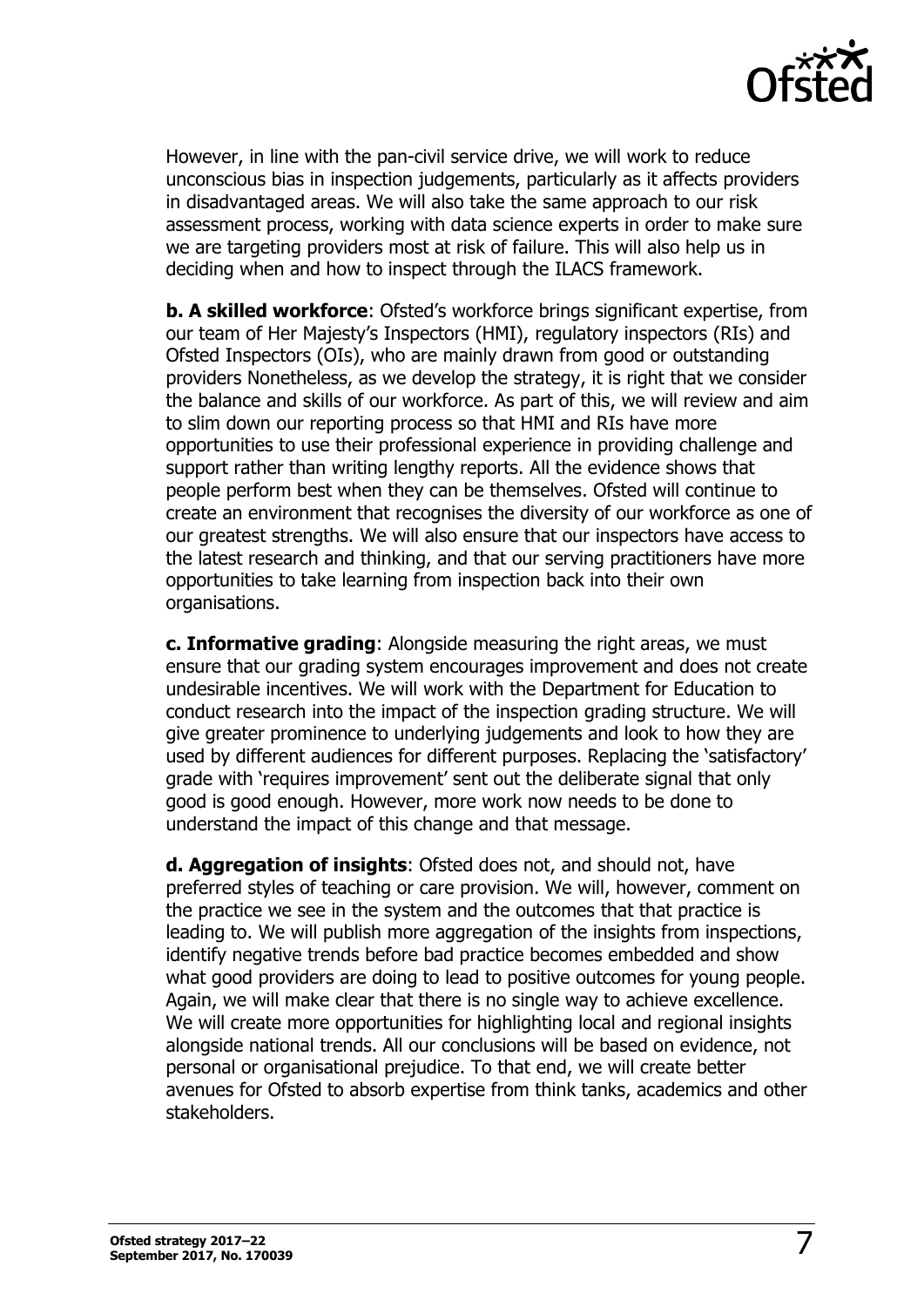

#### **Responsible**

Ofsted has a great deal of influence over the education, training and care sectors. Many providers believe that 'what Ofsted says goes' and it is undoubtedly the case that what Ofsted has said and done has shaped the sectors we inspect. This has not always been for the good. We are also a prime trigger for intervention and leadership change within organisations. This influence means that Ofsted must use its inspection and regulatory powers responsibly and ensure that its frameworks are fair if it is to be a force for improvement.

Ofsted has made great strides in minimising the burdens of regulation. A high-profile myth busting campaign has been clear about exactly what Ofsted does and does not want to see. The introduction of short inspections for schools and colleges has allowed us to take a more proportionate approach to settings judged to be good. At the same time, we have increasingly recognised the scale of the task faced by leaders and school teachers in more challenging areas through the leadership and management judgement. We will build on this work through four priority work streams under the 'responsible' heading:

**a. Responsive and engaged**: We will continue to explain what our inspections do and do not look at. Our complaints process has been bolstered in recent years to include greater independent scrutiny. We are now seeking to build on that system to give providers more opportunity to provide feedback and challenge. As an outward-facing organisation, we will be willing to address criticisms and use feedback not just from providers, but from parents and other users of our reports. We will constantly seek to reduce regulatory burdens, streamlining our processes and tackling the workload side effects of inspection. We will continue to build on the strengths of our regional model, deepening local relationships and gaining a better understanding of the strengths and weaknesses of provision across the country.

**b. Understanding the consequences:** Ofsted should always be aware that inspections are career-defining moments for the professionals who operate in providers. For private businesses, they also determine the future of their operation. While many of the consequences of inspection are beyond our control, we can take steps to mitigate against perverse incentives. We should ensure that our judgements and grade profiles are fair and not barriers that deter talented professionals from working in areas where young people are most in need of support. Just as important is that we should not allow leaders to misrepresent Ofsted policy as a way to justify bad practice – particularly where it relates to the real quality of education or unnecessary workload for staff. We will also make sure that our research work and highlighting effective practice does not lead to the impression of 'Ofsted preferred styles'.

**c. Responsible intervention:** Ofsted's voice has a major impact. If Ofsted, HMCI or regional directors misuse that voice or are seen to intervene too readily, it blunts our ability to use it as a force for improvement. Conversely, if we remain silent in the face of policy concerns for fear of challenging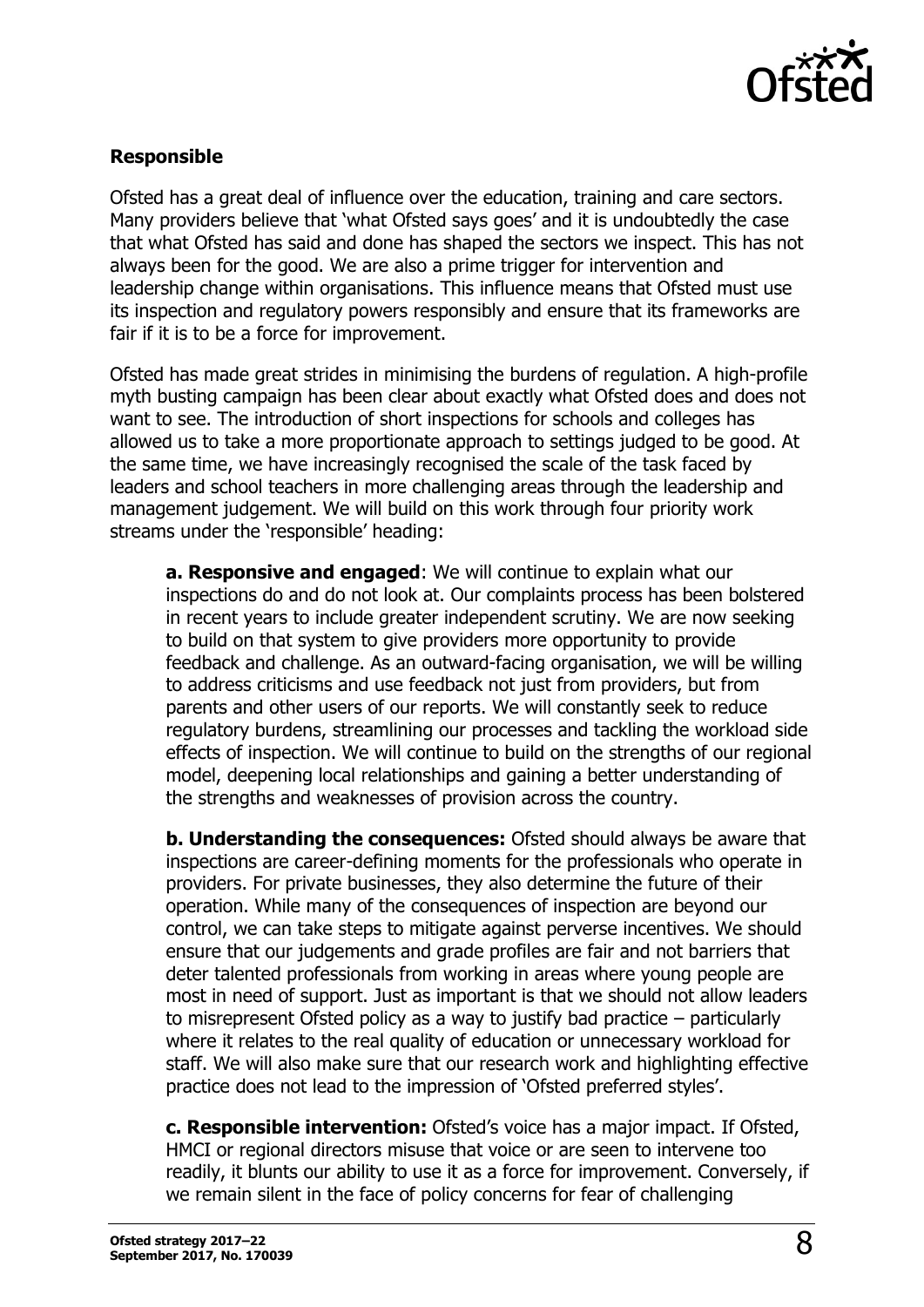

government or other vested interests, we are failing in our improvement function. This applies equally at the institutional level. While it must be the case that new providers are given a chance to improve when they take over a previously underperforming institution, we must not allow providers to evade any form of scrutiny for long periods of time as this poses a risk to young people's education. Institutional intervention must also be proportionate and we continue to look at how to reduce regulatory burdens particularly on small providers.

**d. Addressing our audience:** Ofsted faces the challenge of having to serve a number of different audiences through our reports. This stream of work will ensure that our reporting delivers what each kind of user needs. This includes giving feedback to a provider with which they can make real improvements in their provision. A further priority will be making our education reports more accessible to parents. This could include making them shorter and better focused on the issues that parents care about when choosing or seeking assurance about a school, college or childcare provider. We will take a similar approach to support employers in choosing apprenticeship providers. We will also explore other ways of making sure that parents, learners and employers can make their own views heard. We will use our growing digital expertise to build on the success of Parent View, learning from other areas of the public sector, such as NHS Choices or commercial entities.

#### **Focused**

Like all public sector organisations, Ofsted faces the challenge of doing more with less. This challenge can be met, in part, through greater efficiency. However, it also demands choices in terms of our focus; about 'doing better with less'. If Ofsted exists to be a force for improvement, we must focus those limited resources where they have the most improvement impact. That extends not only to which providers we prioritise through inspection, but also which structures, which groups and what we look at and when. Under the 'focused inspection and regulation' heading there are five priority work streams:

**a. Prioritising inspection:** In targeting resources, all good regulators should seek to identify underperforming providers. Effective regulators also catch institutions before they decline. At the level of individual inspection, Ofsted will continue to prioritise providers for inspection based on risk assessment, through data and the local intelligence of our regional teams. This will allow us to inspect before problems become entrenched and will enable improvement to be swifter. However, at the national level, Ofsted should play a role in improving outcomes for young people and other learners across the education, training and care systems. We will achieve this through our national survey reports and research, which highlight what is and isn't working to improve outcomes for young people. That reporting is only possible if our inspectors are exposed to the full range of practice that they can then inform others about. For that reason, we will make more use of the flexibility allowed in legislation to survey and inspect a greater proportion of outstanding schools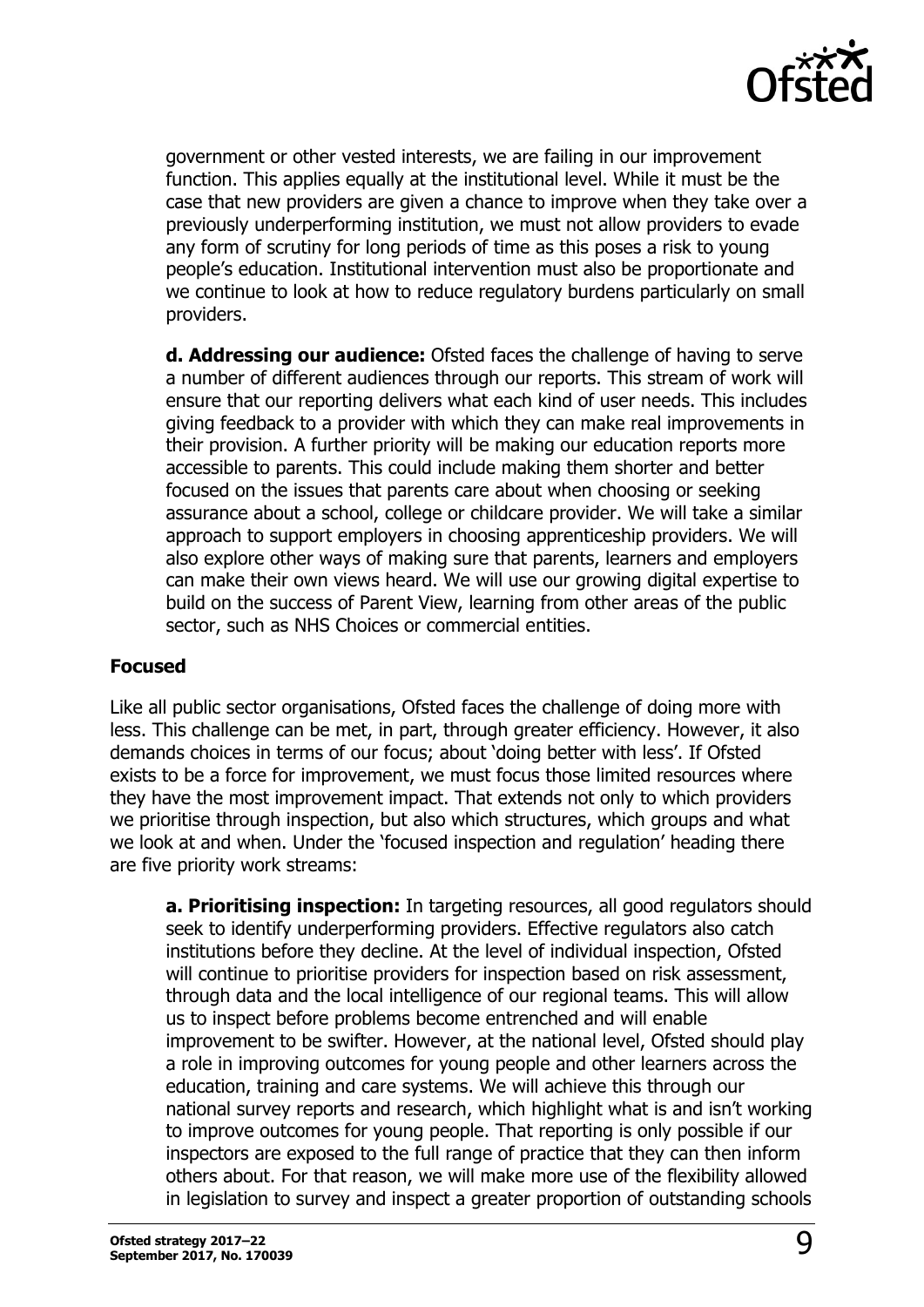

and colleges. In order to allow us to visit more outstanding provision while maintaining a focus on poor provision, we may, within legislative limits, lengthen the interval between inspection visits of good providers.

**b. Keeping children safe:** Even more important than ensuring young people are learning well is ensuring that they are safe. Ofsted should not attempt to duplicate the job of the police or the Health and Safety Executive. Instead, as with all of our work, we will focus on those areas that are genuinely best explored through our inspections. That includes ensuring that providers have the policies and procedures in place to deal with safeguarding effectively. We will play our part in tackling institutions where we believe young people are at risk of radicalisation and extremism. We will also continue to work with the Department for Education to explore better avenues to scrutinise institutions that evade inspection, such as those that provide intensive religious education to young people.

**c. Keeping pace:** The education, training and care landscapes have changed dramatically in recent years. The growth of children's services trusts, regional adoption agencies, apprenticeship providers and multi-academy trusts was not envisaged under current inspection legislation. That has meant our inspection practice has not always kept pace with the education landscape. Inspection should be targeted at the right level within a provider, the level at which decisions are made. In the coming months, we will work with the Department for Education to develop new approaches and expertise to allow us to better scrutinise education, training and care structures, including at the multiacademy trust level, as well as individual schools.

**d. Groups:** Ofsted has a strong focus on outcomes for disadvantaged children. We will continue to report on outcomes for disadvantaged pupils at the national level and through our survey inspection work. We will also make sure that inspectors are properly trained on identifying what can be inferred from the performance of small sub-groups within a provider. We recognise the importance of making effective use of whole-school, targeted and individual interventions tailored to specific circumstances. The existence of a gap does not always indicate that an intervention at sub-group level is the right approach. Very often, identifying and correcting institutional shortcomings (for example in curriculum, teaching or behaviour management) will, as evidence from organisations such as the Education Endowment Foundation (EEF) shows, improve outcomes, with disproportionate benefits for lower attaining and disadvantaged students. In some cases, improving whole institution provision will be necessary but not sufficient. In such cases, more targeted approaches to supporting disadvantaged groups and individuals will be required.

a. **Right framework:** In an autonomous and self-improving system of education, training and care, Ofsted is one of the few organisations capable of triggering a nationwide change in practice. As a result, there is the temptation to use the framework to do too many different things. This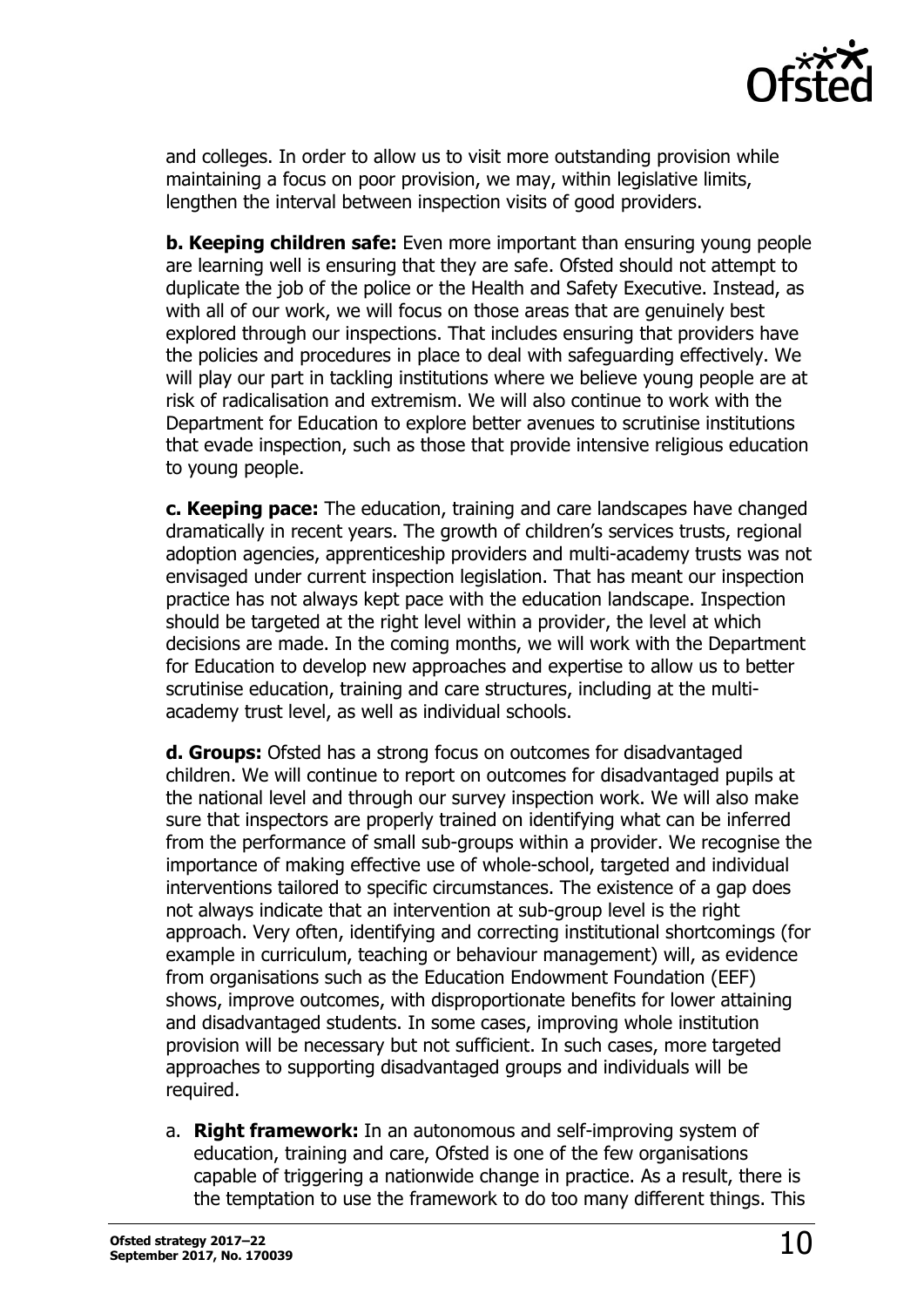

can encourage a compliance culture, rather than one based on improvement. In developing our 2019 education common inspection framework, we will avoid focusing on those areas that do not provide a measure of quality of education and look to report separately on areas which could skew overall judgements. The introduction of new ILACS framework from January 2018 will allow us to focus in detail on specific areas of a provider where we have concerns or want to know more. In the longer term, we will explore whether it is possible to separate the compliance aspects of our framework from those that focus on quality of education and care.

## <span id="page-10-0"></span>**Underpinning values**

Our strategic priorities will be underpinned by three Ofsted values that will inform everything that we do:

#### **Children and students first**

Children should be able to expect us to champion them. Our focus must be on improving outcomes for young people and we should have high expectations for every single child. While we will at all times consider the views of professionals and policy makers, the defining test for Ofsted will be whether our work helps children and young people reach their full potential and keeps them safe. We will take the same focused approach to the quality of education and training received by adults too, in particular in apprenticeships and technical education.

#### **Independence**

Ofsted's independence is essential to act as a force for improvement for children and young people. At the provider level, we will report our findings on quality without fear or favour. At the national, level we will continue to offer impartial advice, grounded in inspection evidence, on the quality of education and care, on how that provision could be improved through national and local government action, and on the impact of current policies and other initiatives.

#### **Accountability and transparency**

An organisation that holds others to account must be prepared to be accountable itself. We publish metrics that demonstrate how well we are performing in our inspection and regulatory functions and how we spend taxpayers' money. At the same time, we operate with maximum transparency, ensuring that the development and process of inspection are available for scrutiny.

#### **Evaluation**

Ofsted will publish new evaluation and accountability metrics in order to measure the success of the strategy in improving outcomes for children and young people.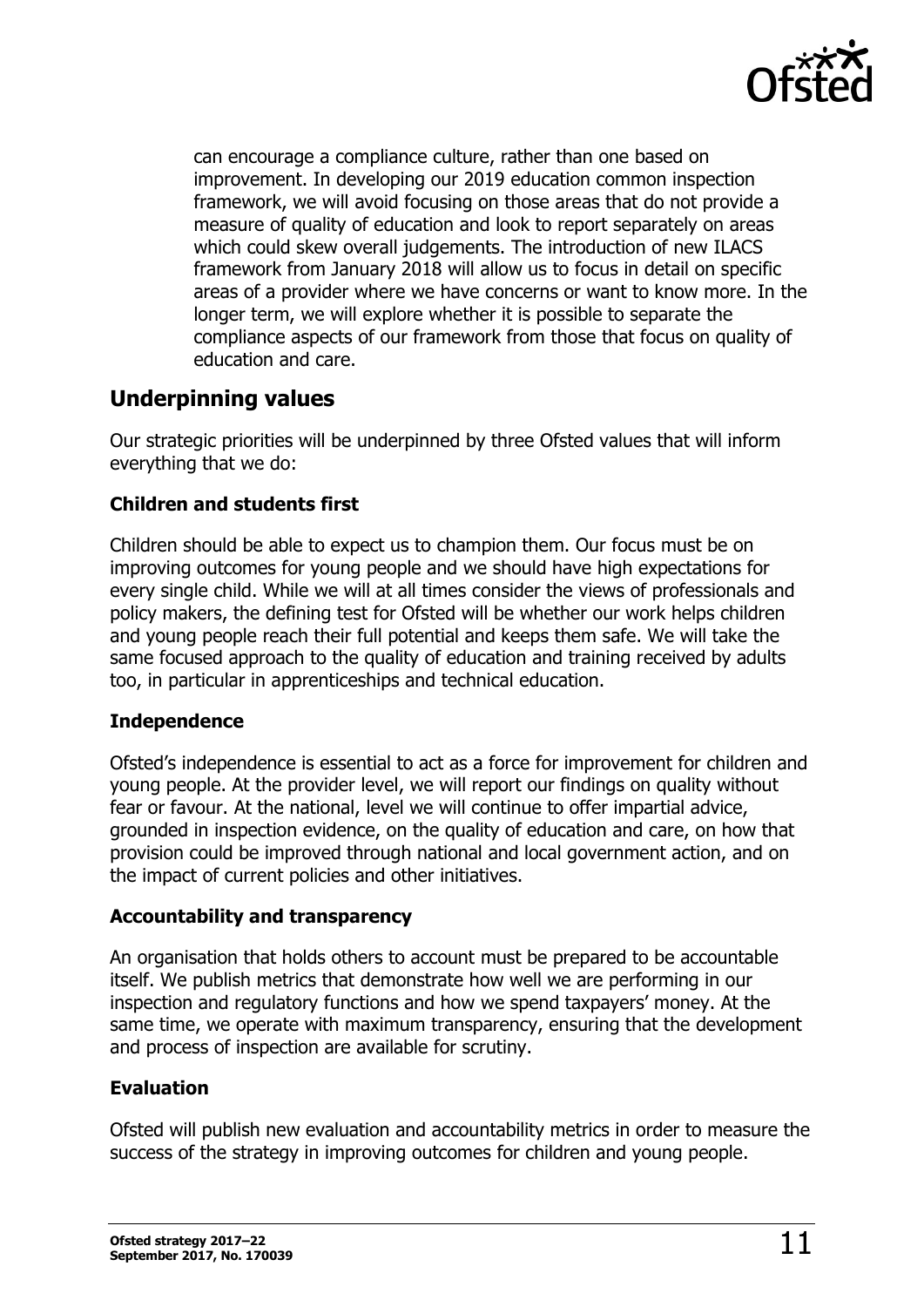

In measuring rates of improvement in education and care, we will use published data from the Department for Education, alongside our own state of the nation inspection data, to look at inputs, outputs and outcomes. We will explore the feasibility of combining these measures to create a composite indicator of improvement across each of the sectors we inspect.

It is not possible to disaggregate Ofsted's specific role in improving (or hindering) the system. A number of other factors influence this, such as funding, workforce supply. Recognising this, we will also publish annual accountability metrics that more specifically measure Ofsted's progress in achieving our strategic goals.